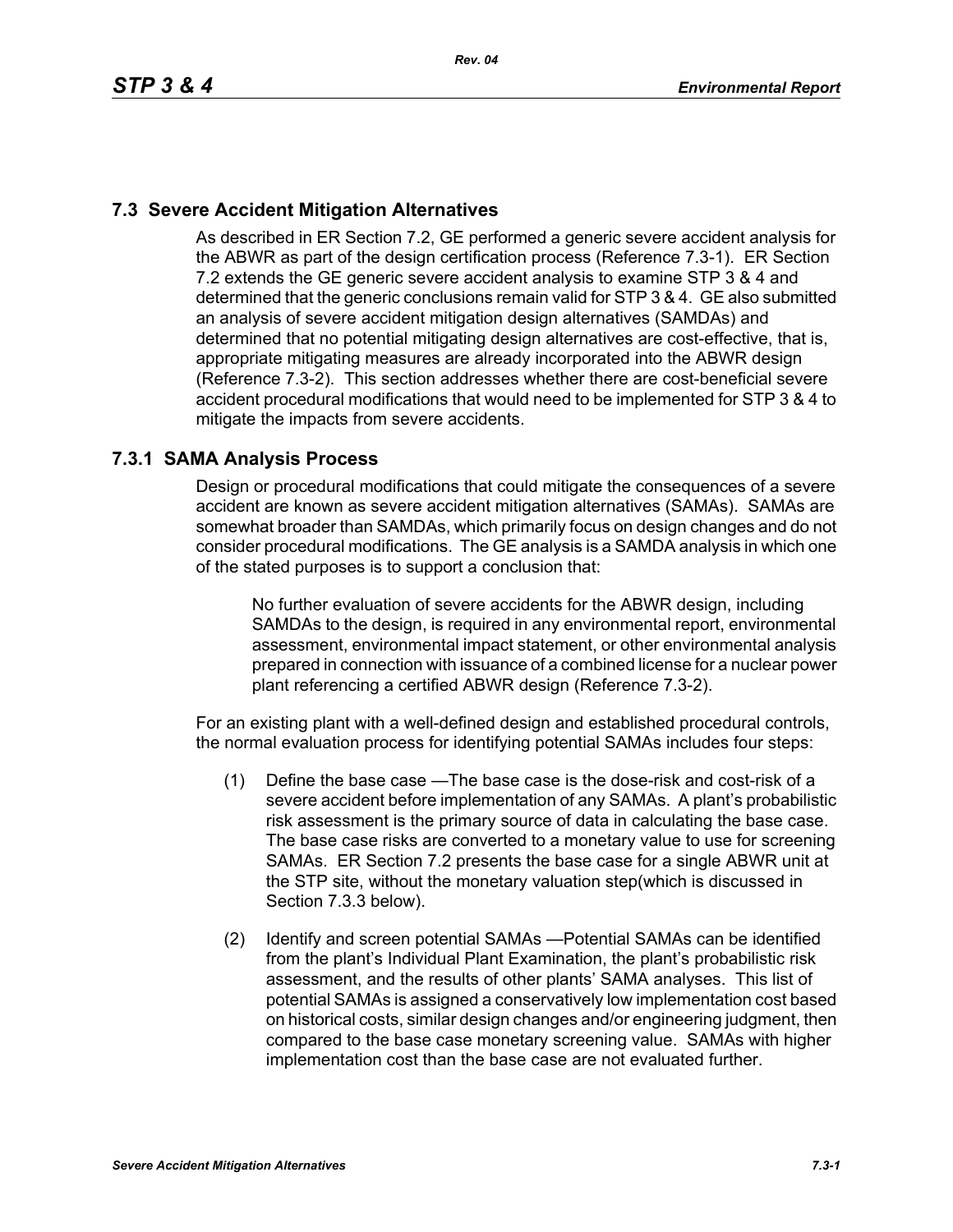*Rev. 04*

- (3) Determine the cost and net value of each SAMA Each SAMA remaining after Step 2 has a detailed engineering cost estimate developed using current plant engineering processes. If the SAMA does not exceed the base case screening value, Step 4 is performed.
- (4) Determine the benefit associated with each remaining SAMA Each SAMA that passes the screening in Step 3 is evaluated using the probabilistic risk assessment model to determine the reduction in risk associated with implementation of the proposed SAMA. The reduction in risk benefit is then converted to a monetary value and compared to the detailed cost estimate developed in Step 3. Those SAMAs with reasonable cost-benefit ratios are considered for implementation.

Since the GE analysis has shown that there are no additional cost-beneficial design modifications, no further assessment of design modifications is required. In the absence of an existing plant with established procedural controls, the STP SAMA analysis thus is limited to determining the magnitude of plant-specific procedural modifications that would be cost-effective. Determining the magnitude of cost-effective procedural modifications is the same as "1. Define base case" for existing nuclear units. The monetary value of the base case benefit is calculated by assuming the current dose-risk of the unit could be reduced to zero and assigning a defined dollar value for this reduction in risk. Any procedural change with a cost that exceeds the benefit value would not be considered cost-effective.

The dose-risk and cost-risk results from the ER Section 7.2 analyses are converted to monetary value in accordance with methods established in NUREG/BR-0184 (Reference 7.3-3). NUREG/BR-0184 presents methods for determining the value of decreases in risk using four types of attributes: public health, occupational health, offsite property, and onsite property. Any SAMAs in which the conservatively low implementation cost exceeds the base case monetary value would not pass the screening in Step 2. If the STP baseline analysis produces a monetary value of the benefit that is below the cost expected for implementation of any SAMA, the remaining steps of the SAMA analysis are not necessary.

## **7.3.2 ABWR SAMA Analysis**

In the certification process, only design alternatives were of interest. The GE SAMDA analysis is presented in the Technical Support Document for the ABWR (Reference 7.3-2). The monetary valuation of the averted cost-risk (defined as the monetary valuation of reducing the base case core damage frequency to zero) was based solely on the cumulative dose-risk over the 60-year life of the plant, assuming the NRCgenerated value of \$1000 per person-rem. The resulting dose-risk was determined to be 0.269 person-rem (4.48 × 10-3 person-rem per reactor year), so the averted costrisk was calculated to be \$269. GE determined that no design change would be costeffective with this low value of averted cost-risk.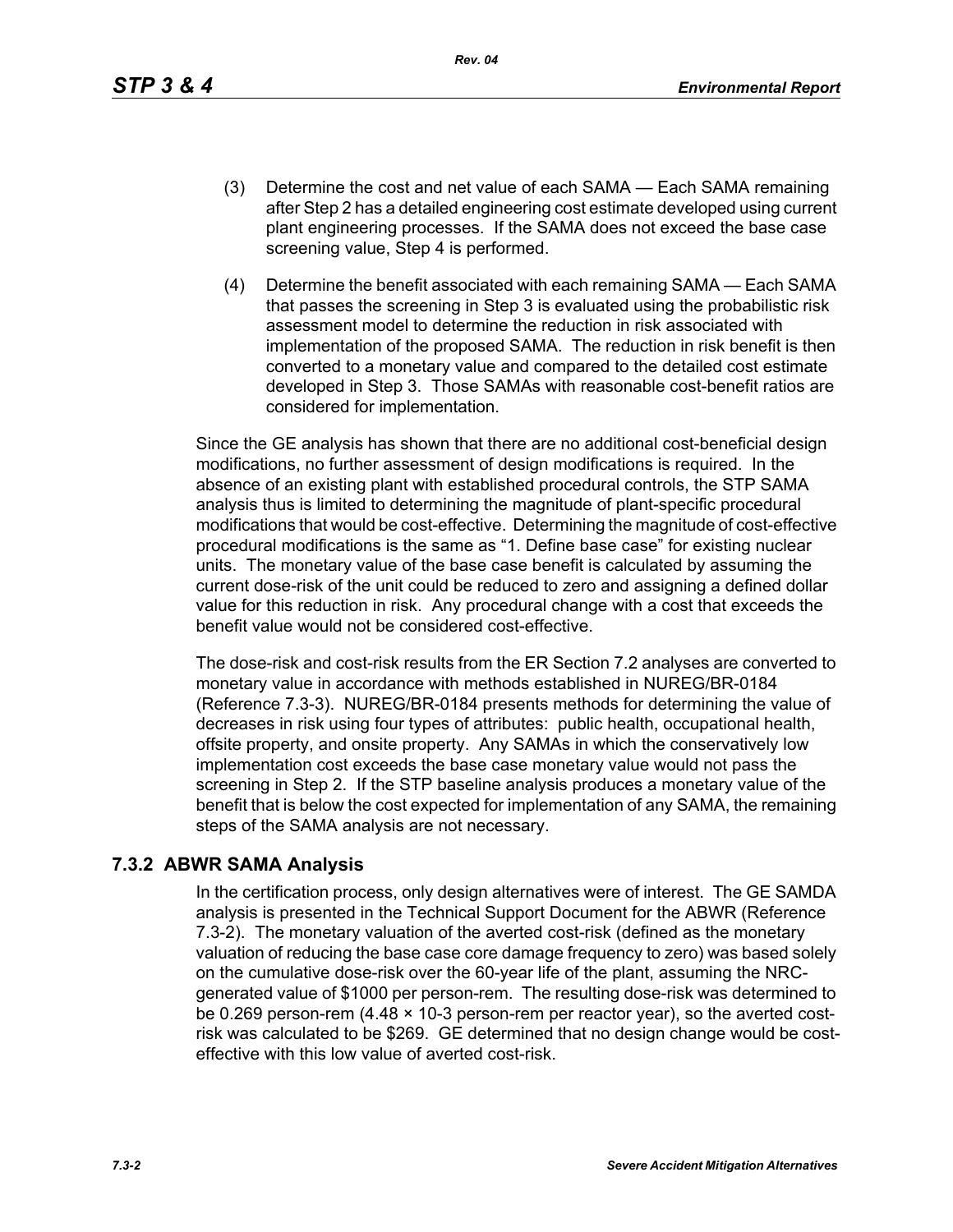# **7.3.3 Monetary Valuation of the STP 3 & 4 Cost-Risk**

The principal inputs to the base case calculations are as follows:

| Dose-risk              | $4.3 \times 10^{-3}$ person-rem per reactor year (reported in<br>Table 7.2-1) |  |
|------------------------|-------------------------------------------------------------------------------|--|
| Cost-risk              | 2.6 dollars per reactor year (reported in Table 7.2-1)                        |  |
| Dollars per person-rem | \$2000 (provided in NUREG/BR-0184)                                            |  |
| Licensing period       | 40 years                                                                      |  |
| Economic discount rate | 7% and 3% (recommended in NUREG/BR-0184)                                      |  |

With these inputs, the monetary valuation of reducing the base case core damage frequency to zero is presented in Table 7.3-1. The monetary valuation, known as the maximum averted cost-risk, is conservative because no SAMA can reduce the core damage frequency to zero.

The maximum averted cost-risk for a single ABWR at the proposed STP site is \$6,900. Even with a conservative 3% discount rate, the valuation of the averted risk is only approximately \$12,500.

These values are higher than the GE generic analysis result of \$269. However, the GE analysis (Reference 7.3-2) used a different methodology that did not calculate a costrisk for each accident sequence, did not calculate net present value, and used \$1000 per person-rem instead of \$2000. If STPNOC were to perform the analysis described in ER Section 7.2 using the GE methodology (Reference 7.3-2), the resulting dose-risk value would be \$258. This \$258 value is approximately the same as the GE value. Even using the STPNOC values, the results of the SAMDA analysis performed by GE for the ABWR would not be affected; i.e., there still would be no cost-effective design alternatives.

Due to the costs associated with processing administrative changes (including training costs), administrative changes are likely to cost more than the maximum averted costrisk of \$6,900 (or even \$12,500). Furthermore, since administrative changes would likely have a small impact on risk, the reduction in risk benefit of administrative changes will likely be substantially less than the cost of the administrative changes. Therefore, it may be concluded that administrative changes are not reasonable SAMAs.

Evaluation of specific administrative controls will occur when the STP 3 & 4 design is finalized and plant administrative processes and procedures are being developed. At that time, appropriate administrative controls on plant operations would be incorporated into the management systems for STP 3 & 4.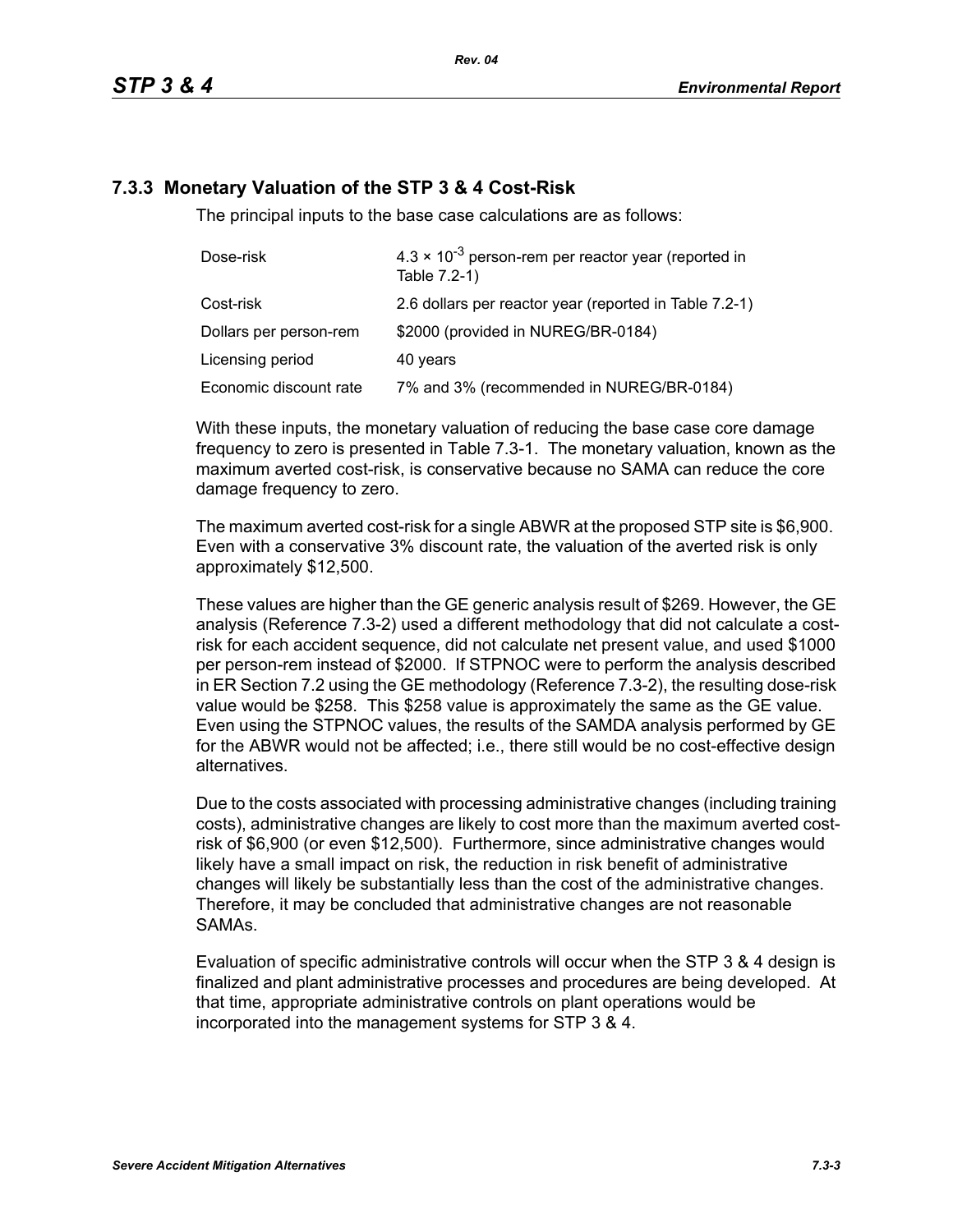## **7.3.4 References**

- 7.3-1 "Probabilistic Evaluations," Chapter 19D, ABWR Standard Safety Analysis Report, Amendment 35, General Electric.
- 7.3-2 "Technical Support Document for the ABWR," Revision 1, MPL No. A90- 3230, General Electric, San Jose, California, November 18, 1994.
- 7.3-3 "Regulatory Analysis Technical Evaluation Handbook," NUREG/BR-0184, January 1997.